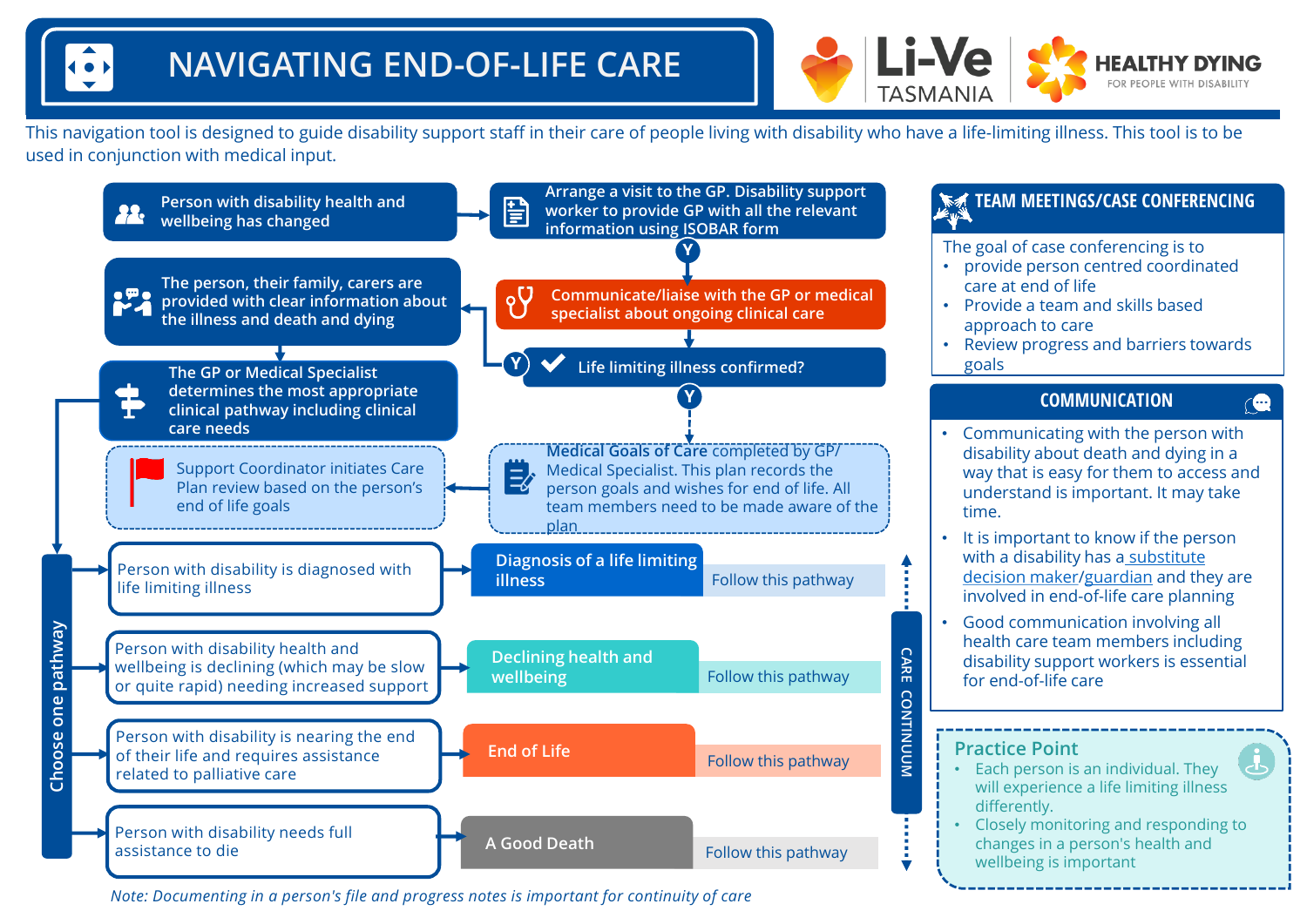## $\left| \begin{array}{c} \bullet \\ \bullet \end{array} \right|$ Diagnosis of a life-limiting illness



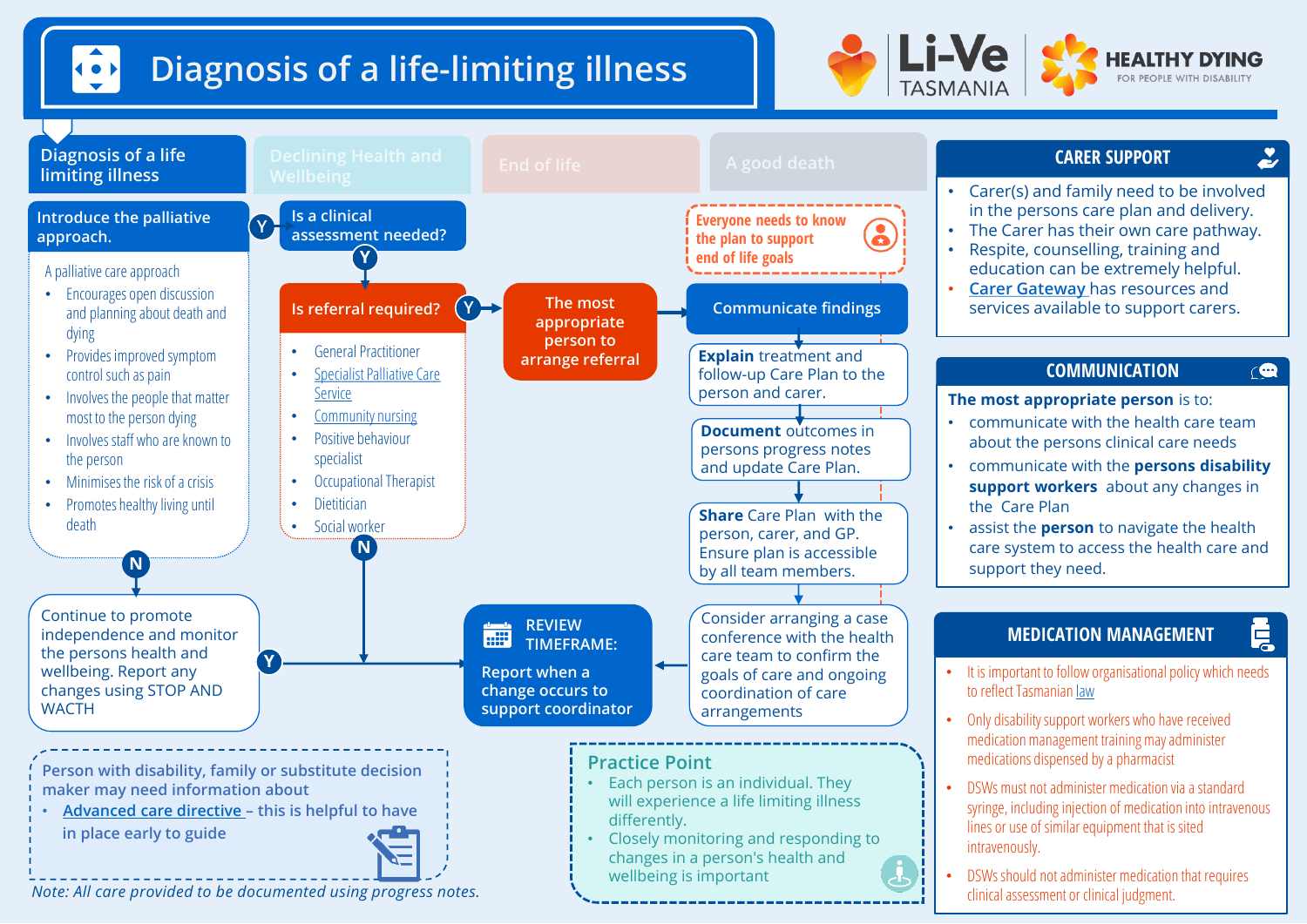





*Note: All care provided to be documented using progress notes*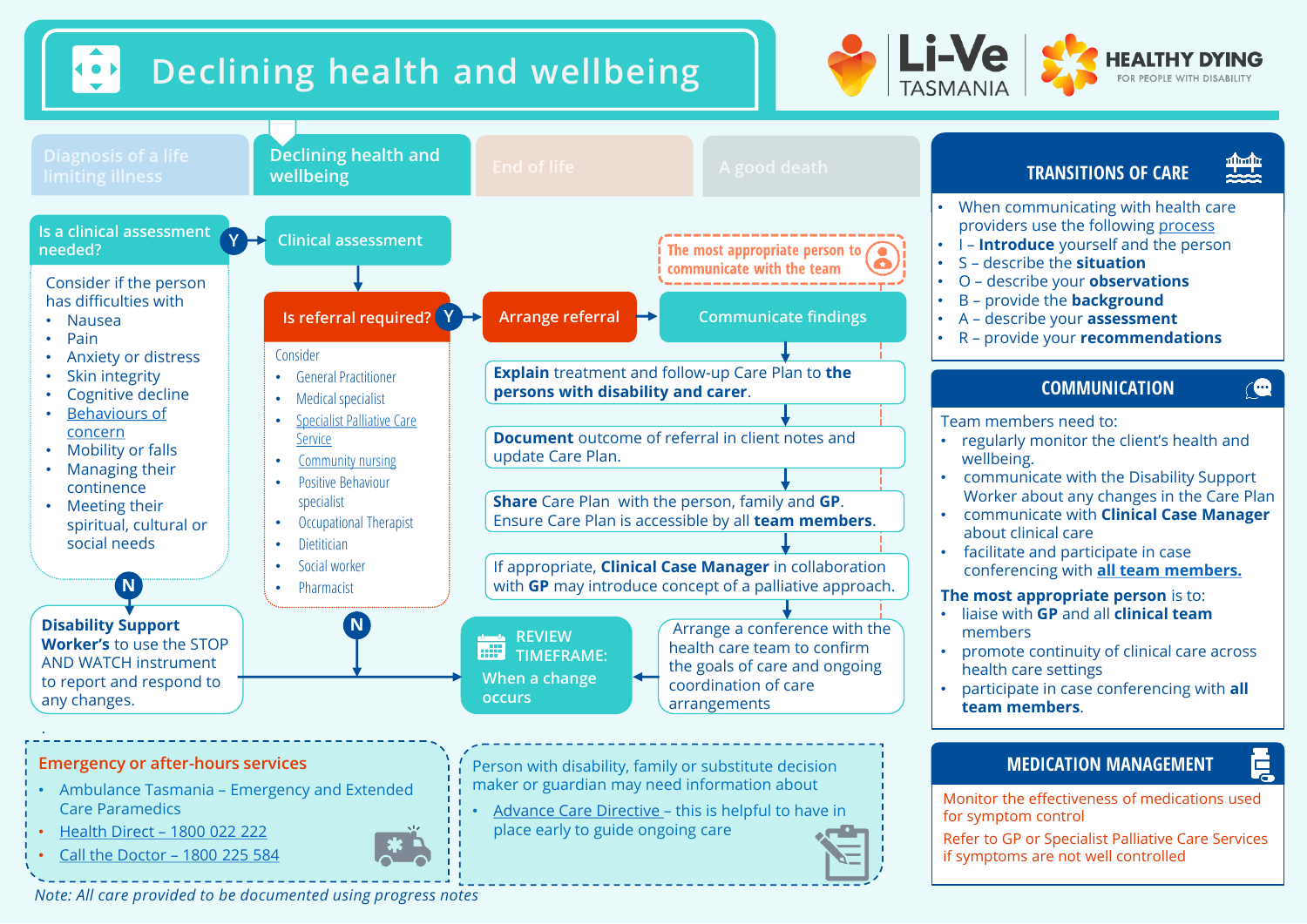





*Note: All care provided to be documented using progress notes*